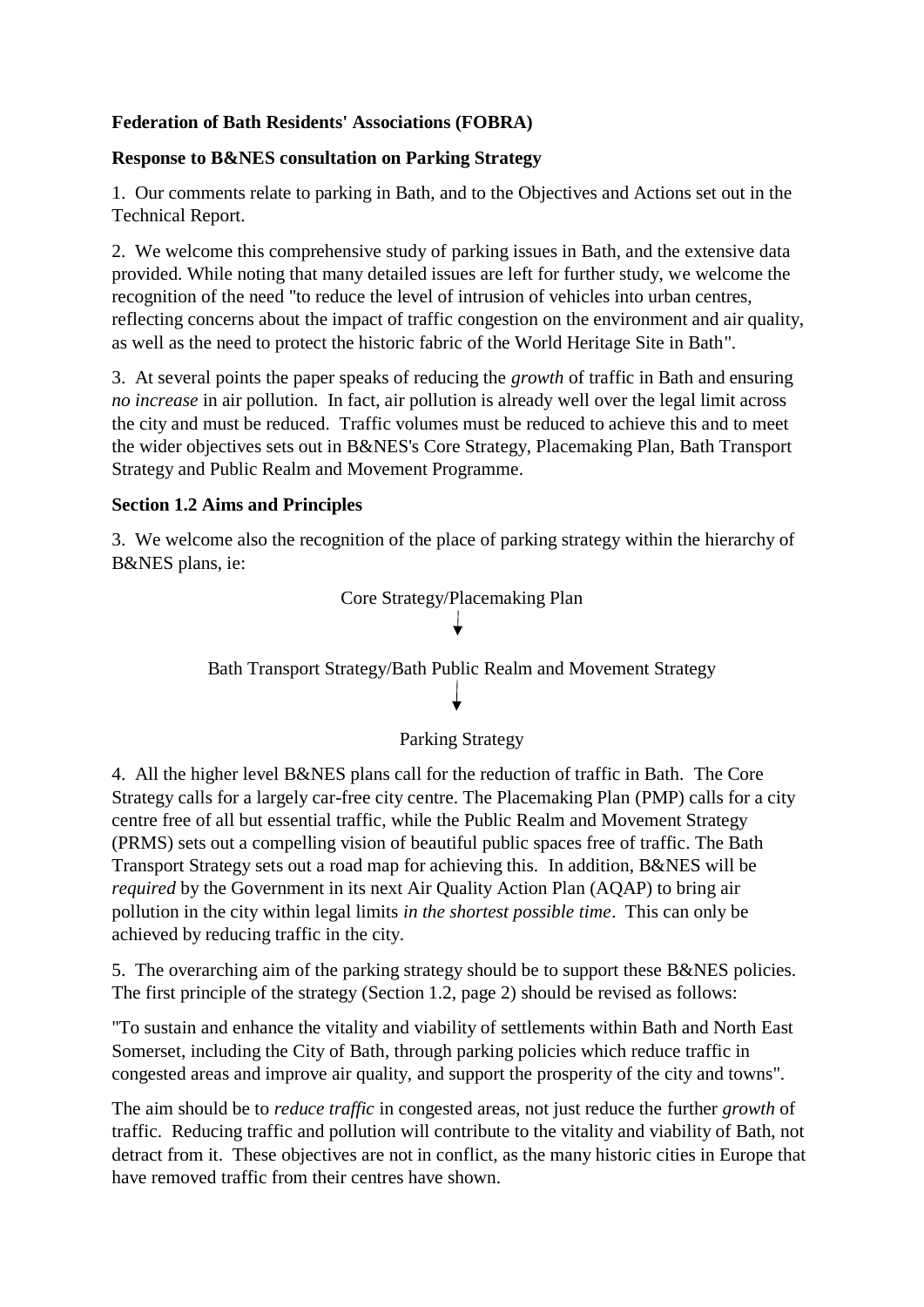### **Section 3 Parking Standards**

6. As the Parking Strategy adopts the parking standards presented in the PMP, little comment is required. FOBRA urged that the PMP should include different, stricter, parking standards applicable to areas close to the city centre, particularly in the EA, rather than a single standard outside the centre. We are also concerned about the proposal to 'flex' standards (an odd sort of standard, if they can be varied). Relaxing parking standards where on-street parking is limited would add to the supply of parking, contrary to the Bath Transport Strategy principle of using parking control limit traffic.

### **Section 4 On-Street Parking**

### **4.2 Hierarchy of Kerb Space**

We welcome the Hierarchy of Kerb Space, which places resident parking above short-stay parking and long-stay parking (in that order).

**Objective PSO6** We strongly support this objective, under which the Hierarchy of Kerb Space will be used to determine the allocation of on street parking space. However 'maintaining free flow of traffic' should not take priority over public realm, residential amenity and the needs of residents.

This Hierarchy is not being followed at present in the Central CPZ, where residents have almost no priority despite this being the most densely residential part of the city. About 90% of bays are 'dual-use' (compared with between 50% and 100% in other CPZs) and residents are in constant competition for kerb space with short-stay and long-stay visitors. Residents have consistently expressed their concern about the difficulty of parking at most times of the day and week.

FOBRA believes that on-street parking in the Central Zone should be reserved mainly for residents and other essential users listed in the Hierarchy, such as the disabled. This would also contribute significantly to the reduction of congestion and air pollution, as it would deter visitors from driving round and round looking for a space.

This would in fact displace only a small number of visitors. Most of the spaces in the Central CPZ are permanently taken by residents. Based on the Council's parking meter revenue data, on average only about 70 on-street spaces in the whole Central Zone are occupied by Pay and Display parking.

### **4.3.1 Controlled Parking Zones**

Figure 3.1 (taken from the Core Strategy) defines Bath City Centre for the purpose of parking policy. It is essentially the commercial and civic heart of Bath. However, lumped in with the city centre in the Central CPZ is an almost entirely residential area (Lower Lansdown) immediately to the north. This is a historical anomaly resulting from the fact that this was the original Bath CPZ created in the 1970s where parking pressures were highest.

Lower Lansdown is almost identical to Zone 1 in most respects, such as the distance from the centre (Zone 1 actually overlaps the city centre), and the small amount of businesses in the area. B&NES should recognise in its parking policy the residential character of Lower Lansdown (which is confirmed in the Bath City-wide Character Appraisal SPD), and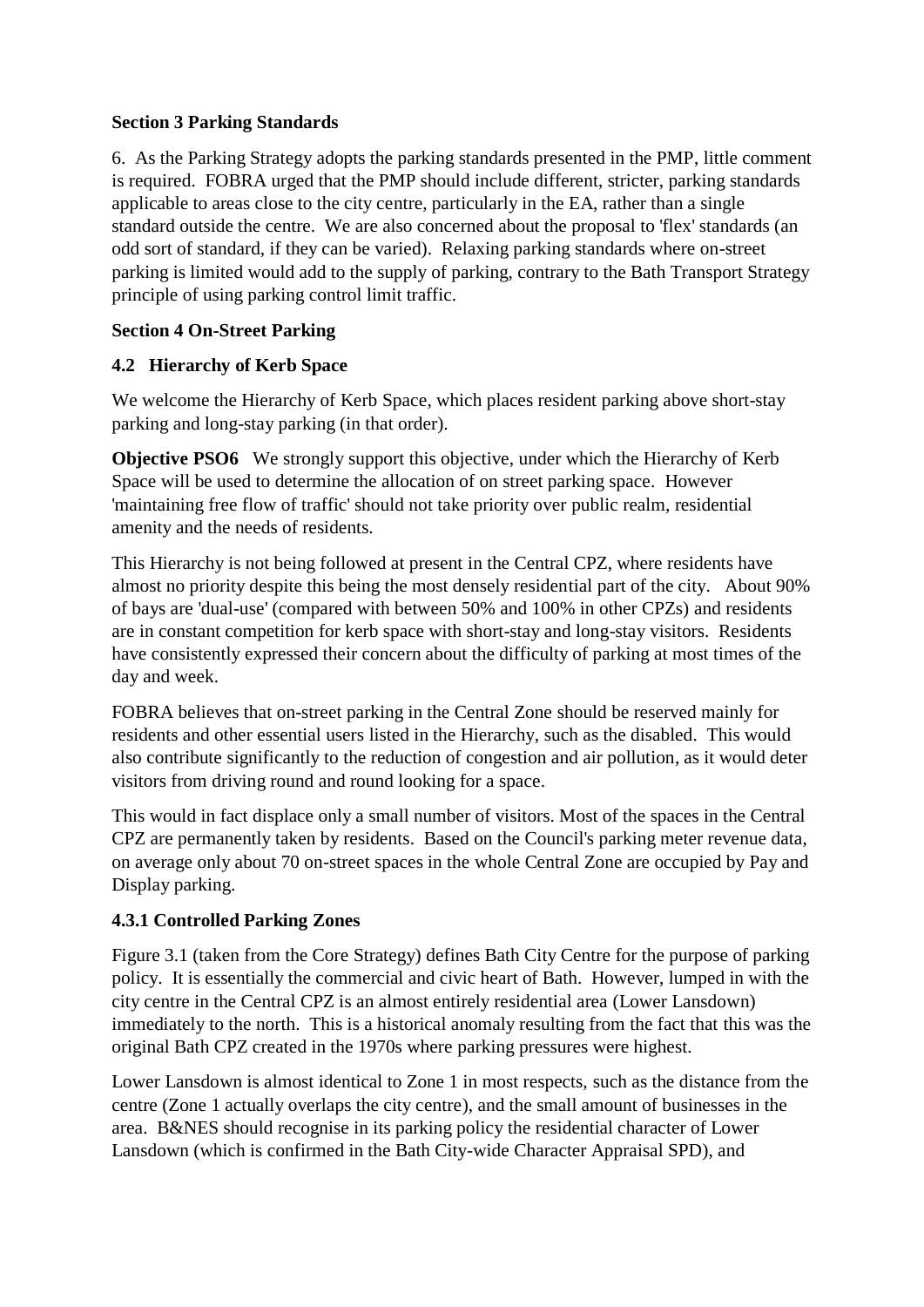introduce fair and equitable parking arrangements for residents of the area including access to resident visitor permits as is the case in all the other residential parking zones.

**Objective PSO 7** What is meant by the 'central area' or 'centre' of Bath? Does this objective relate to the city centre as defined in Figure 3.1, where there is currently almost no long-stay on-street parking, or to a wider area surrounding the city centre? If the latter, it should be defined. We trust that there is no intention to limit resident visitor permits, which are an important facility for residents, used for a mix of short- and long-term parking, and limited in number.

**Action PSA 2** We support a review the hours of operation of resident parking zones. In the Central CPZ and Zone 1, parking pressures are as high on Sundays as other days and early consideration should be given to extending parking control to 7 days a week.

**Action PSA 3** Strongly supported. Permits for hotels, guest houses, etc have long been a contentious issue in Zone 1. They were introduced in the Central CPZ without consultation some 6 years ago and have added greatly to the pressures on kerb space. By definition, these permits are used for long-stay parking and so belong at the bottom of the Hierarchy of Kerb Space. Unlike resident visitor permits, these permits are available for an unlimited number of days throughout the year. They should be discontinued and hotel etc visitors directed to offstreet parking or P&R.

# **Section 5 Public Off Street Parking**

### **5.1 Introduction and Objectives**

We welcome the clear statement that off-street parking plays a pivotal role in managing traffic levels and reducing the harmful impacts of traffic.

However it is totally inadequate to plan on the basis of a "need to restrict the *growth* of traffic in the city centre to ensure that, as a minimum, congestion and air quality impacts are *not increased* from their current levels". Air pollution is already over the legal limit across the city and must be reduced. Traffic volumes must be reduced to achieve this and to meet the wider objectives sets out in the Core Strategy, PMP, Transport Strategy and Public Realm and Movement Programme.

**Objective PSO 10** FOBRA believes that public off-street parking should be reduced, as set out in the Bath Transport Strategy.

**Objective PSO 11** Supported. P&R should be expanded as necessary to enable good access to the city centre. Reducing parking in the centre may increase parking pressures in outer residential areas and hence calls for parking control in those areas.

**Objective PSO 12** We would be concerned if the policy was simply to encourage short-stay parking in place of long-stay parking, since that would mean more car journeys into the city. So long as the change was introduced as part of a package which removed most on-street visitor parking from the centre, it would be reasonable. In other words, parking would be moved from on-street to off-street, and from off-street to P&R. However, it should be borne in mind that on average there are only some 70 on-street spaces in the Central CPZ occupied by visitors, so this would not warrant any growth in overall off-street capacity.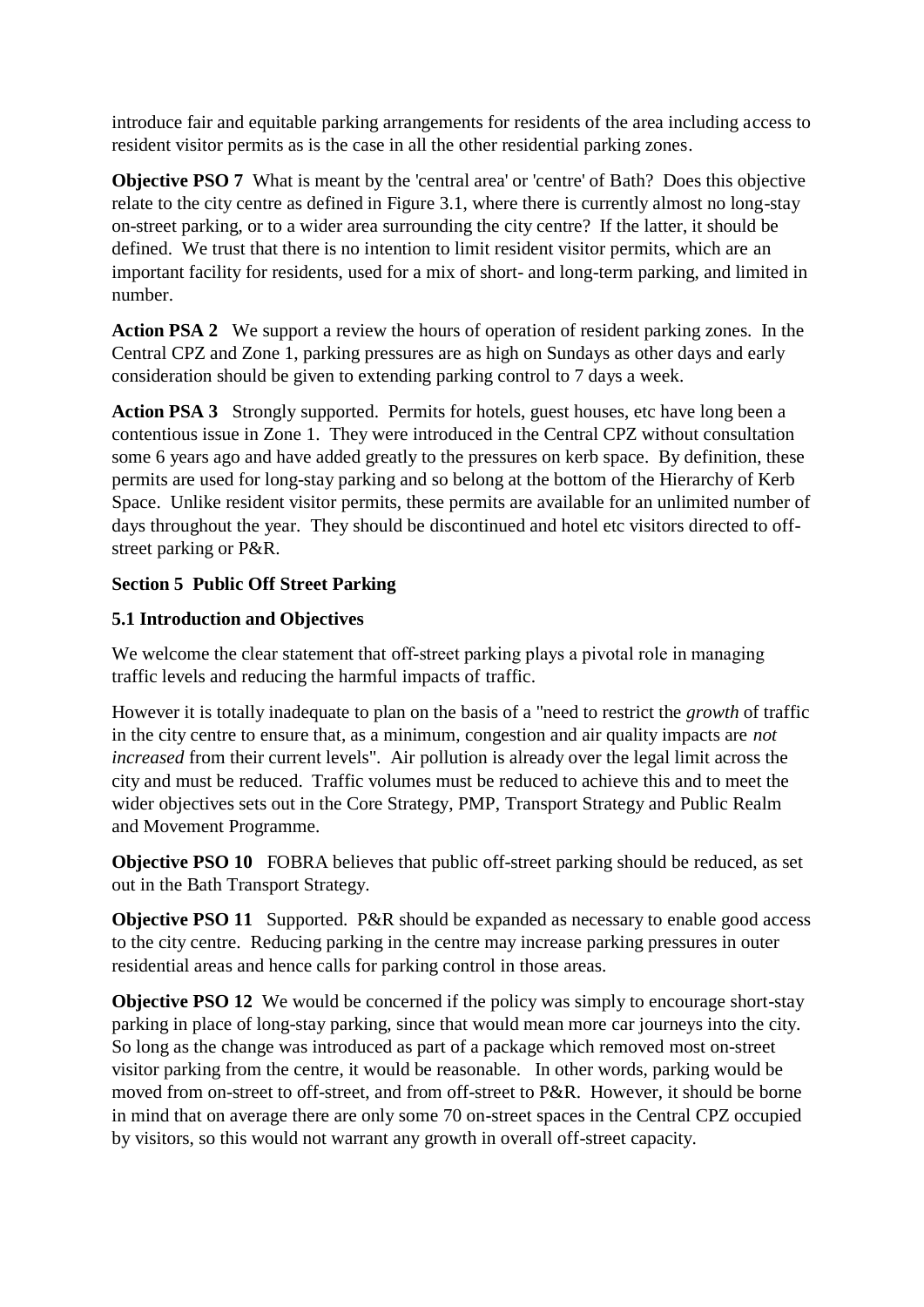**Objective PSO 13** We believe that a *maximum* of 500 spaces should be retained, as envisaged in the Bath Transport Strategy.

# **5.3 Park and Ride**

**Action PSA 11** Supported. FOBRA believes that:

The P&Rs should operate until late for 7 days a week, with secure overnight parking. That would enable their use by evening visitors and those staying overnight, who cannot currently use them. There should be a shuttle service of suitable vehicles for overnight visitors, serving the hotels and guest houses, perhaps paid for by the accommodation sector or a broader tourism grouping. Currently hotels are under construction in Bath which offer no parking facilities for guests. The Council should take steps to prevent overnight parking by hotel guests on nearby residential streets.

More attractive pricing arrangements should be considered eg. parking fees rather than bus fares. For 4 people in a car it is cheaper to drive in to Bath and park than to use the P&R. Pricing should incentivise overnight P&R use when it is introduced.

Use of P&Rs could be further diversified and expanded, as is done elsewhere in England. They could be used to help in reducing congestion caused by school children deliveries, and for delivery of purchases from city centre shops (as in Cambridge). They could be used for coach parking (already planned at Odd Down) and for coach drop-off and pick-up, with visitors taking P&R buses into the city.

**Objective PSO 16** Supported. As parking and traffic in the city centre is restricted and the Enterprise Area is developed, the arrangements for access from the east of Bath, including P&R, may need to be revisited.

### **Section 7 Parking charges**

**Objective PSO 20** Generally supported, but see comment on PSO 12 above. Pricing should also encourage overnight hotel etc guests to use off-street parking, particularly until secure overnight parking is provided at the P&R.

### **Objective PSO 22** Support.

### **Section 8**

**8.7 Coaches** We are responding separately to the consultation on coach parking strategy, which is seriously flawed as it permits large numbers of coaches to continue to access the city centre, contrary to B&NES's policy objective to reduce traffic and air pollution in Bath.

### **8.9 Goods Vehicles**

**Objective PSO 30** Support. Deliveries are necessary but have a detrimental effect on the amenity of the city. Better management is required to reduce their impact.

We strongly support the creation of a freight distribution depot operating close to the city centre with a fleet of small electric trucks (on the Gothenburg model) or even microdeliveries using electric bikes. This would offer great flexibility and more frequent deliveries than the trial scheme, and would be an altogether more attractive proposition for city businesses, particularly when delivery windows are introduced.